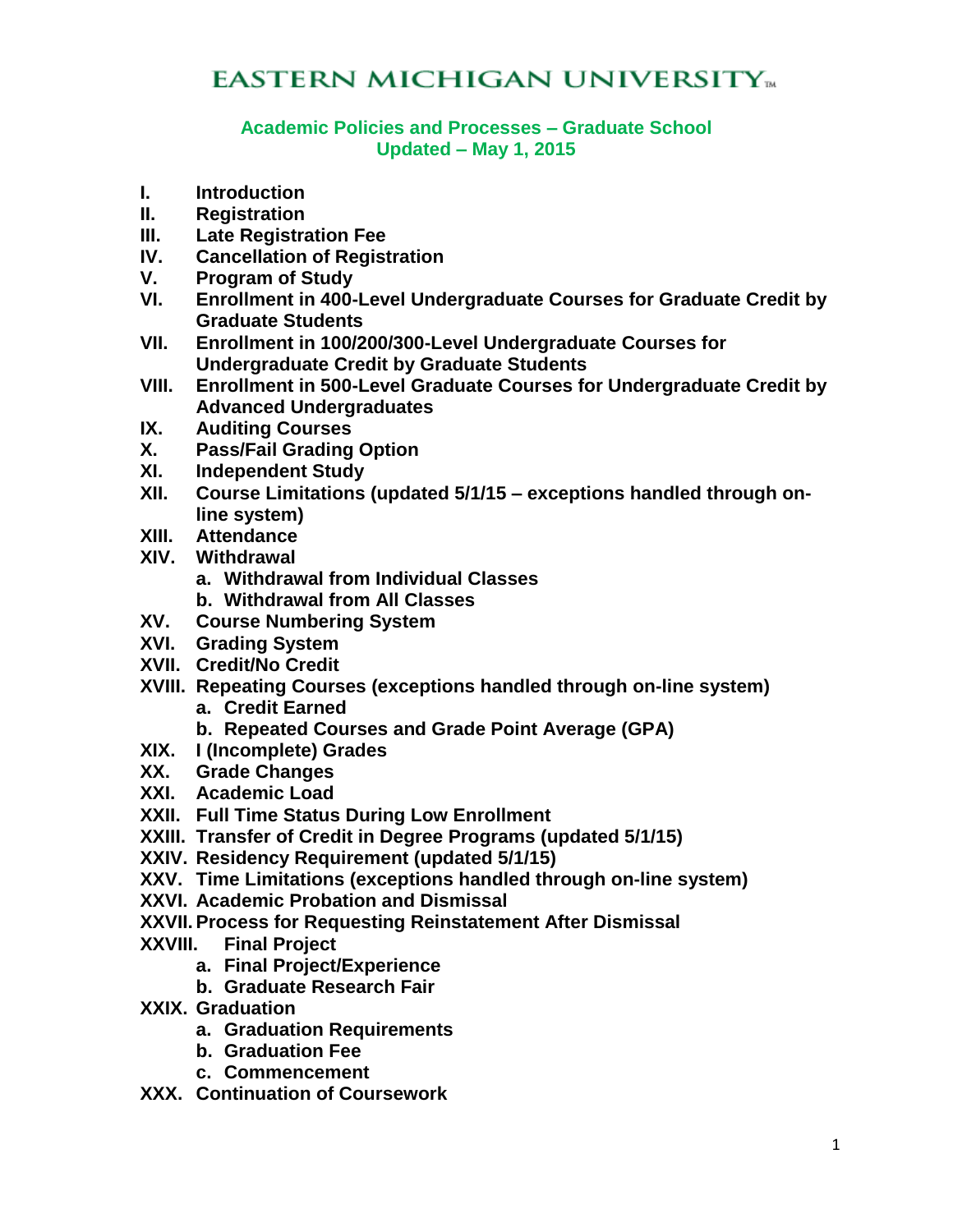## **I. Introduction**

This document contains the policies and processes which are followed by Eastern Michigan University as related to graduate students and courses. The University established these policies to ensure consistent standards in registration, program requirements, and the awarding of degrees across all Eastern Michigan University graduate programs.

Responsibilities for graduate programs are shared by the Graduate School and colleges, schools, departments, and programs. These units may have requirements and rules specific to their graduate programs. Students are expected to be familiar with all academic regulations and rules.

This guide will be updated annually and published online by the Office of Records and Registration. It is the authoritative statement of university policies and procedures for its graduate programs.

We hope you find this to be a helpful guide to questions/answers.

If you have questions, please direct them to the Registrar at registrar@emich.edu.

Jeffrey Kentor, Ph.D. Associate Provost and Associate Vice President for Graduate Studies and Research

Christina Shell Registrar

#### **II. Registration**

Students may not attend classes unless they are properly registered and have paid appropriate fees. Students may not adjust their semester course selection after published time frames for each semester. Registration for a semester will be considered final at the end of the applicable semester.

Students who have not enrolled for six consecutive semesters (two years) must submit an Enrollment Change form to the Office of Admissions before registering. For some programs, departmental evaluation for readmission will be required.

Students who do not enroll during the semester in which they are admitted must update their admission by submitting an Enrollment Change form to the Office of Admissions before registration is permitted.

A non-refundable registration fee is charged each semester. Additional information regarding tuition and fees is available at [www.emich.edu/sbs.](http://www.emich.edu/sbs)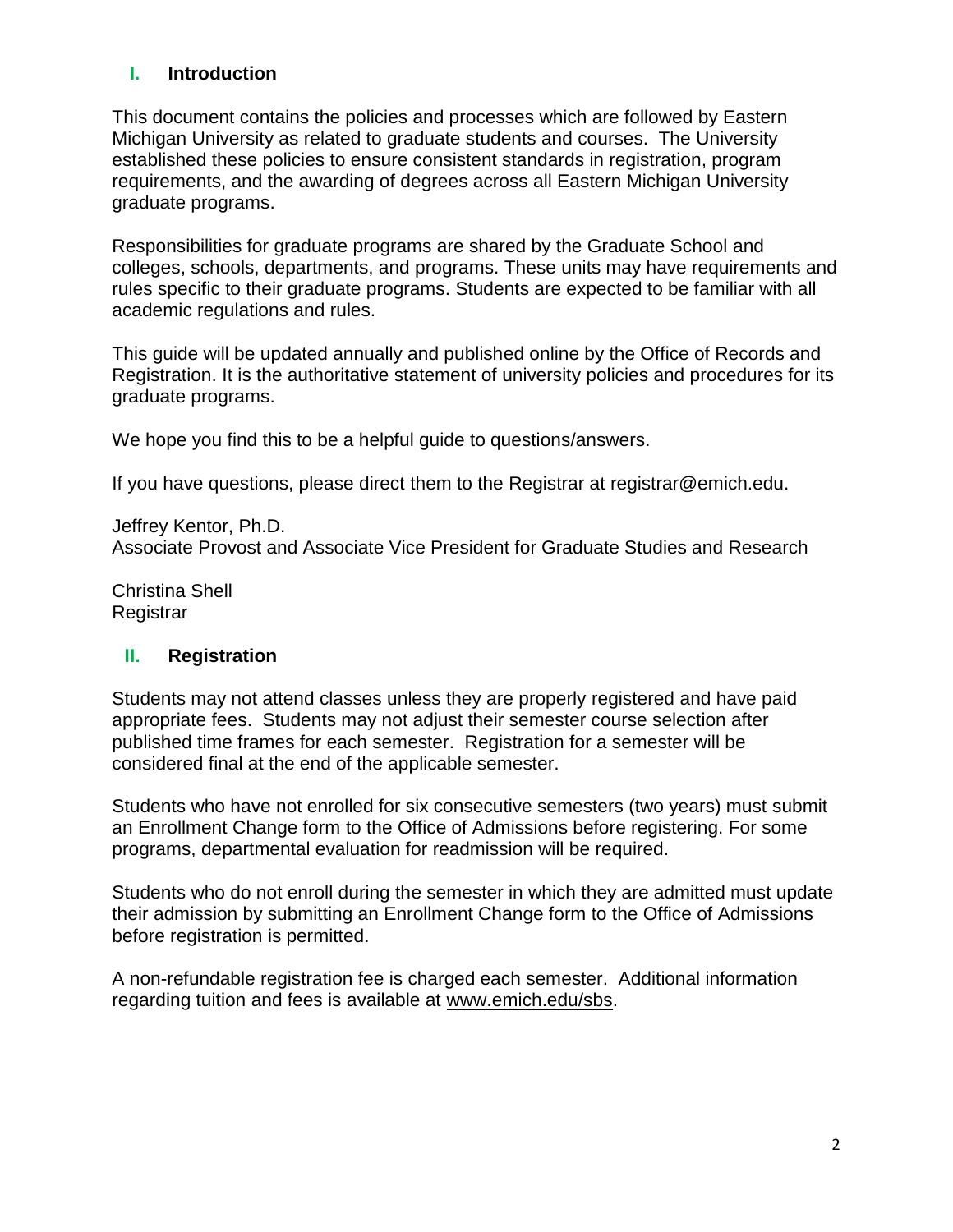#### **III. Late Registration Fee**

A late registration fee is charged to those students who do not complete registration before the official first day of classes each semester. Students enrolling for a course after the mid-point of the semester will be charged an additional late add fee.

## **IV. Cancellation of Registration**

Registered students who decide before classes begin not to attend classes at EMU must complete a Cancellation of Registration form or send a letter to the Office of Records and Registration. Any housing contracts must also be canceled in the Housing Office in order to cancel room/board assessments.

## **V. Program of Study**

A program of study, which is the list of courses you will take to complete your degree, is required for students in all degree and certificate programs. Students who fail to obtain a program of study approved by their adviser assume full responsibility for their registrations and for satisfying University, Graduate School and departmental program requirements. An approved program of study must be on file in the Office of Records and Registration, 303 Pierce Hall, in order to meet graduation requirements. Students should schedule an appointment with their academic/graduate adviser to set up a program of study as soon as possible within their first semester.

#### **VI. Enrollment in 400-Level Undergraduate Courses for Graduate Credit by Graduate Students**

Graduate students may choose to enroll in pre-approved 400-level undergraduate courses for graduate credit. Students taking these courses are required to perform additional graduate-level work. Request forms are available in the Office of Records and Registration or their web site. The form must be approved by the instructor and the student's program coordinator and then returned to the Office of Records and Registration at the beginning of the semester in which the course will be taken.

No more than nine hours of 400-level course work may be applied toward a graduate program. Such courses must appear on the student's program of study to be applied toward a degree.

Independent study courses and special topics courses at the 400-level are **NOT** preapproved and students may not receive graduate credit. Students must enroll in a 500-level or higher independent study or special topics course.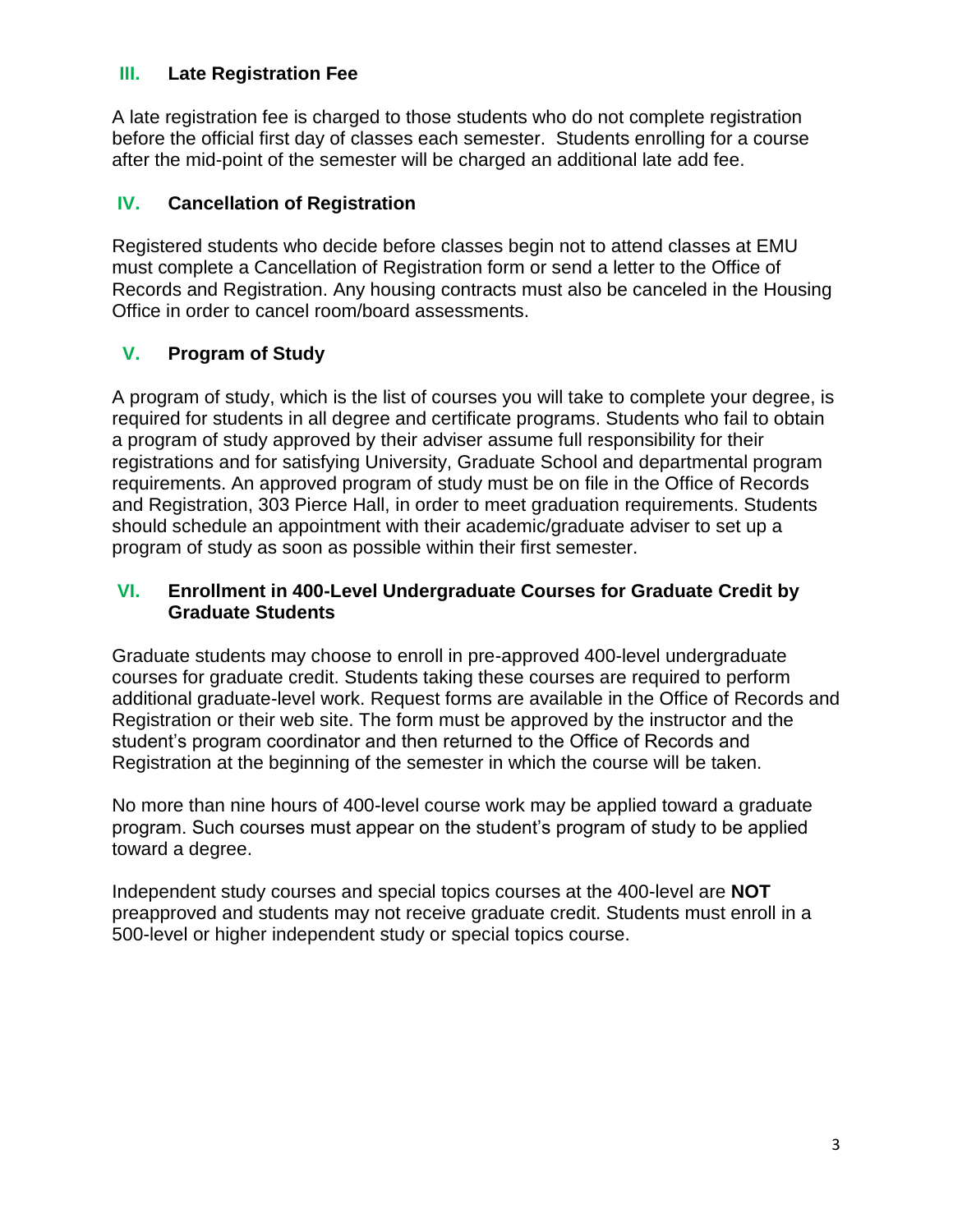#### **VII. Enrollment in 100/200/300-Level Undergraduate Courses for Undergraduate Credit by Graduate Students**

Graduate students may choose to enroll in 100/200/300-level undergraduate courses for undergraduate credit. Students taking these courses are typically required to obtain permission from the academic department offering the course prior to registration.

Courses numbered below 400 MAY NOT be used to satisfy program requirements on a graduate program of study. Such courses will appear on an undergraduate transcript.

## **VIII. Enrollment in 500-Level Graduate Courses for Undergraduate Credit by Advanced Undergraduates**

An undergraduate student may enroll in 500-level courses with instructor, department and the Office of Records and Registration approval if 1) the student has completed 85 or more hours with a minimum GPA of 2.7, or 2) the student is a member in good standing of the Honors College, has completed 76 or more hours, and has written permission from the Honors College Director. No more than fifteen (15) 500-level credits may be taken by an undergraduate student.

Under no circumstances may an undergraduate student take a 600-level (or higher) course.

Courses taken as described above will appear on the undergraduate transcript and be included in all undergraduate academic calculations (including, but not limited to, academic standing and hours toward graduation). Furthermore, these courses may not be used to satisfy graduate program requirements at a later date.

Request forms are available in the Office of Records and Registration or their web site. The form must be approved by the instructor and, if applicable, the Honor's College Director, and then returned to the Office of Records and Registration at the beginning of the semester in which the course will be taken.

## **IX. Auditing Courses**

Graduate students who wish to audit a course must register for audit status and pay the same tuition and fees as for academic credit enrollment. Courses appear on the graduate transcript with a grade of "AU" but are not used in graduate academic calculations (including, but not limited to, academic standing and hours toward graduation). Courses taken as audit may not be used toward a graduate degree or certificate. See the Office of Records and Registration website for deadlines.

Request forms are available in the Office of Records and Registration or their web site. The form must be approved by the Head of the department offering the course and then returned to the Office of Records and Registration at the beginning of the semester in which the course will be taken.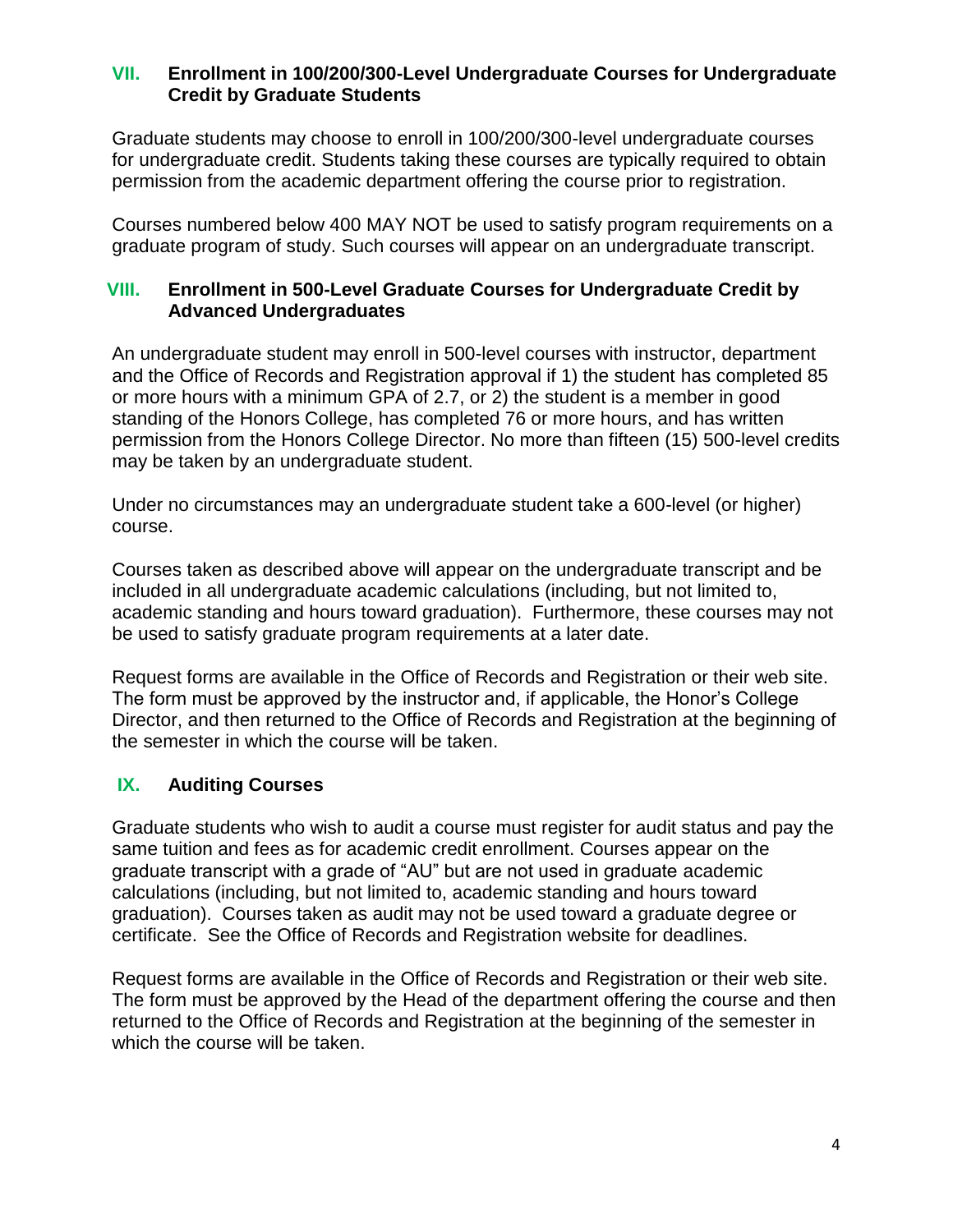# **X. Pass/Fail Grading Option**

Graduate students may elect a pass/fail grading option when enrolling in undergraduate courses for enrichment that **will not** apply to a graduate program of study. Courses will appear on an undergraduate academic transcript and will not, therefore, count as hours toward a graduate degree. Undergraduate curriculum deficiency requirements noted on a program of study may not be taken under a pass/fail option, unless approved by a graduate adviser.

Students should enroll in the course, complete the Graduate Request to Take an Undergraduate Course as Pass/Fail, and obtain Program Coordinator approval. The form should then be submitted to the Office of Records and Registration before the end of the first week of the semester. The form may be obtained from the Office of Records and Registration or their web site. Students complete all course work and the faculty member submits a letter grade at the end of the semester. The grade is automatically converted to pass/fail for publication on the academic transcript. A student may cancel the pass/fail grading option according to published deadlines and the letter grade submitted by the faculty will post to the student's transcript.

## **XI. Independent Study**

Independent study enables graduate students to pursue academic interests not addressed in conventional courses. A maximum of six hours of independent study may be used on a degree program. See the section on Course Limitations below.

# **XII. Course Limitations (update with effective date of 5/1/15)**

In order to maintain the consistency, integrity and rigor of graduate programs, EMU places limits on the number of certain types of courses students may count toward a graduate degree or certificate. Specifically, courses that have not undergone a full review through the university input process to become permanent course offerings toward a graduate degree are subject to a limitation of 12 credit hours.

Special topics courses (usually numbered as 590, 591, 592, 679, 680, 681), and Independent study (usually numbered as 597, 598, 599, 697, 698, 699) are examples of courses which are not considered permanent course offerings. While Seminar courses (usually numbered as 693, 694, 695, 696) and Workshop courses (usually numbered as 594, 595, 596, 597, 682, 683, 684, 685) are traditionally included, some may have undergone a review and become permanent course offerings. Students should check with their adviser to confirm the status of Seminars and Workshops.

While the maximum number of credits allowed is 12, no more than six credit hours of independent study courses may be included.

No more than six hours of Thesis/Final Project (usually numbered as: 690, 691, 692, 790, 791, 792) may be used to satisfy graduate degree requirements.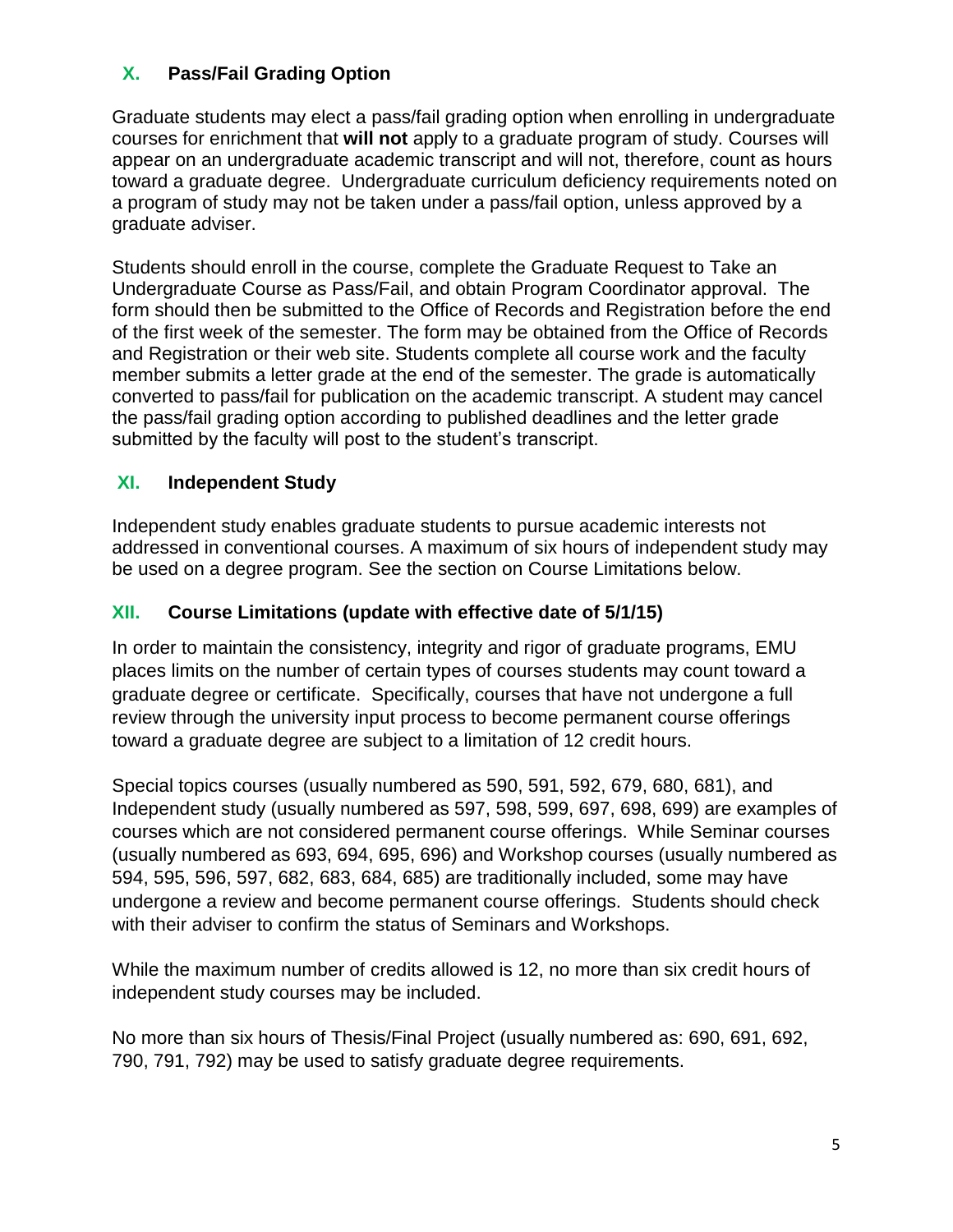Programs of study may not include more than nine total hours of pre-approved 400 level courses taken while a graduate student or while enrolled in an approved 150 hour dual degree program.

#### **XIII. Attendance**

Students who find it necessary to be absent from classes in order to observe major religious holidays may arrange with their instructors to make up missed work, including examinations. If satisfactory arrangements cannot be made with the instructor, students may appeal to the department head.

Expectations regarding class attendance should be included in the printed syllabus distributed by the instructor at the beginning of the semester.

#### **XIV. Withdrawal**

Graduate students are expected to follow University policy and procedures for withdrawal, both from individual classes and from the University. *Nonattendance and/or nonpayment of tuition do not constitute withdrawal or absolve a student of academic or financial responsibility.*

## **a. Withdrawal from Individual Classes**

A tuition credit adjustment of 100 percent minus the non-refundable registration fee will be made for students who decrease their academic load prior to the eighth business day of the semester. These dates are published each semester online by the Office of Records and Registration. No credit adjustments will be made after the published dates. NOTE: Students with financial holds should contact the Office of Records and Registration to process withdrawals.

- i. **First Eight Days**. Any change in the student's course registration occurring during this period may be processed through the registration system. Courses are recorded as drops and do not appear on the student's academic transcript. No grades will be posted. Students receive a 100 percent tuition credit adjustment, less a drop transaction fee.
- ii. **Ninth Day Through the Tenth Week**. All student-initiated withdrawals are processed through their my.emich account and are accepted automatically and recorded on the student transcript with a "W" grade. Withdrawals initiated during this period will not result in tuition adjustment or reimbursement.
- iii. **After the Tenth Week, Until the Beginning of the Final Exam Period**. Students must initiate a late withdrawal request at the Office of Records and Registration. A late withdrawal will be granted only if the student provides documentation of extenuating circumstances resulting in an inability to complete the course (e.g., illness, family concerns, employment conflicts). These extenuating circumstances must not have been present prior to the deadline for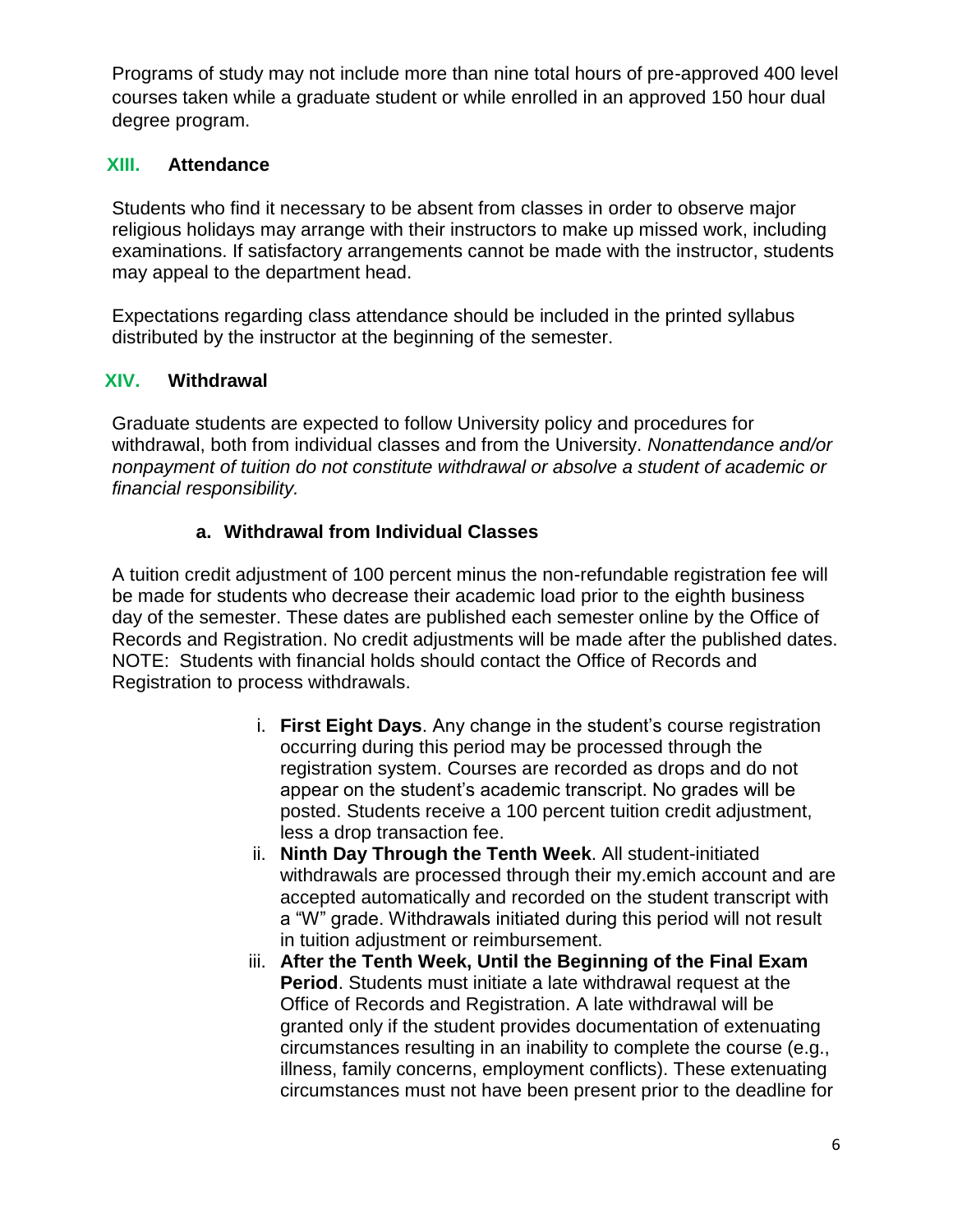withdrawal. Poor academic performance is not a valid reason for withdrawal and such requests will be denied.

Students considering withdrawal should consult with their instructor(s), although instructor approval is not required. Students should not stop attending class after submitting a late withdrawal request before receiving official notification that their withdrawal has been approved. If a student stops attending class without officially withdrawing and does not take the final examination, University policy requires that the instructor assign a grade of F for the course. Students who believe they have received an unearned F grade and who wish to appeal must do so during the following semester through the University Grade Grievance process.

International students holding F-1 or J-1 visas must seek additional approval from the Office of International Students. Students who are on financial aid or who hold scholarships, fellowships or graduate assistantships should consult the Graduate School before withdrawing from courses in order to fully understand the potential financial impact.

Policies governing the refund of tuition and fees are to be found in the Tuition and Fees section of the graduate catalog. The Student Guide, published each semester by the Office of Records and Registration, should be consulted for the calendar regulating withdrawals.

# **b. Withdrawal from All Classes**

Students may withdraw from all classes before the first day of exams and receive a grade of W for all courses. This transaction is handled by the Office of Records and Registration. Such withdrawal may necessitate the updating of a student's admission status, and students in their first semester must notify their academic department and the Office of Admissions before re-enrolling.

- i. **First Eight Days**: Students receive a 100 percent tuition credit adjustment, less a drop transaction fee.
- ii. **Ninth through the 19th Day: Students receive a 50 percent tuition c**redit adjustment, less a non-refundable registration fee. Grades of W will be posted.
- iii. **Twentieth through the 38th Day**: Students receive a 25 percent tuition credit adjustment, less a non-refundable registration fee. Grades of W will be posted.
- iv. **Thirty-ninth Day through the Day Before Final Examinations**: Students receive no tuition credit adjustment. Grades of W will be posted.
- v. **After the First Day of the Final Examination Period**: No withdrawal will take place.

## **XV. Course Numbering System**

 *400-499:* for advanced undergraduates. Graduate students must obtain Graduate School approval before enrolling in pre-approved 400-level courses. To earn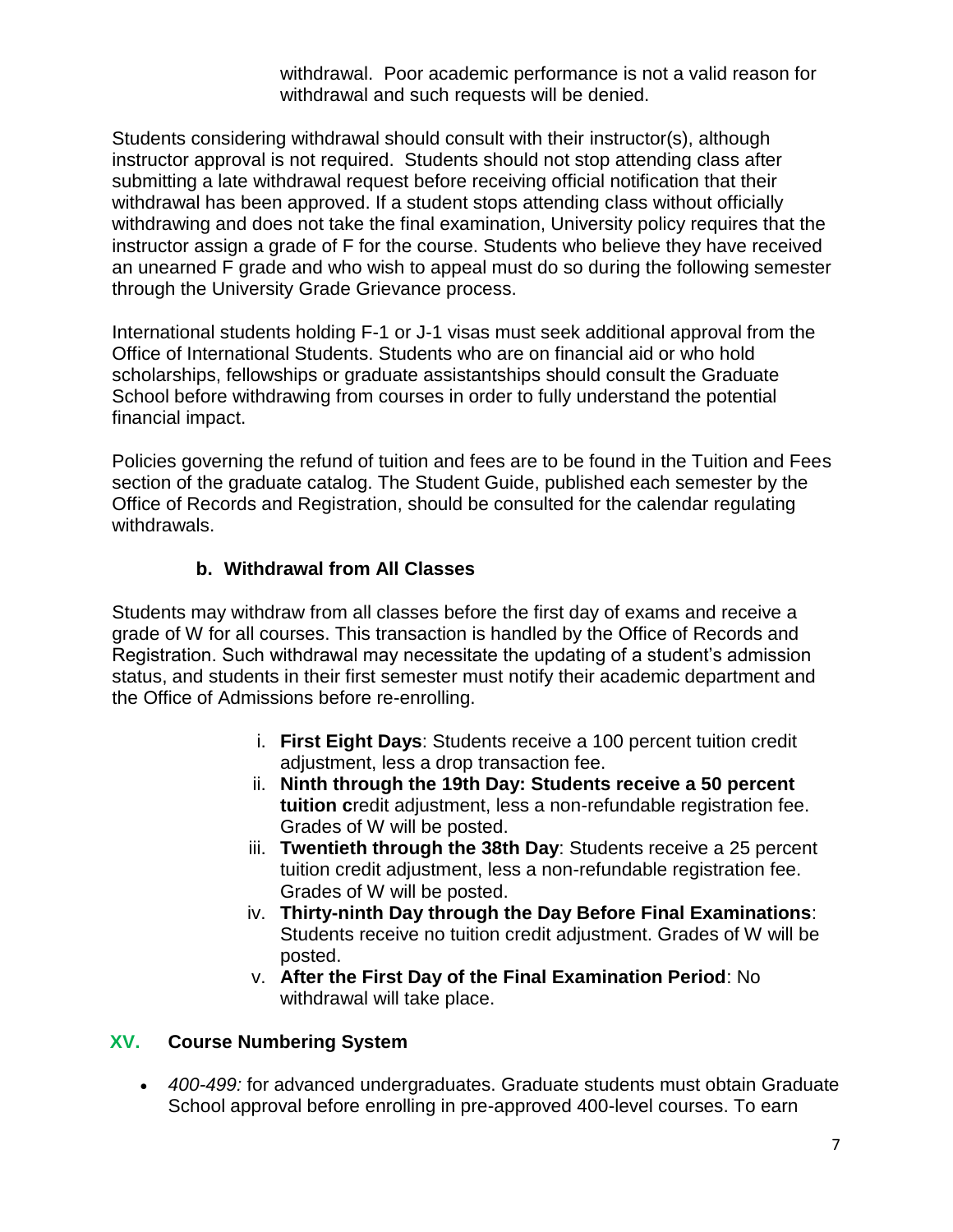graduate credit for a 400-level course, the graduate student must do work at the graduate level. See **Enrollment in 400-Level Undergraduate Courses for Graduate Credit by Graduate Students**

- *500-599:* for graduate students. The 500-level courses are open to advanced undergraduates (with instructor approval) but may not subsequently be used on a graduate degree program; see **Enrollment in 500-Level Graduate Courses for Undergraduate Credit by Advanced Undergraduates**.
- *600-699*: for graduate students only.
- *700 and above*: for advanced-level graduate degree students.

#### **XVI. Grading System**

|       |                                   | Grade points    |
|-------|-----------------------------------|-----------------|
| Grade | Significance                      | per credit hour |
| A     | Exceptionally high order          | 4.0             |
| $A-$  |                                   | 3.7             |
| B+    |                                   | 3.3             |
| в     | Distinctly above the average      | 3.0             |
| B-    |                                   | 2.7             |
| $C+$  |                                   | 2.3             |
| C     | Average                           | 2.0             |
| $C-$  |                                   | 1.7             |
| F     | Unsatisfactory (denoting failure) | 0.0             |
|       |                                   |                 |

*Note: Graduate students who earn a D+, D or D- grade will have an F grade posted on their transcript as grades below a C- are considered a failing grade by the Graduate School*

Student academic records are kept on permanent file in the Office of Records and Registration. Transcripts may be ordered through the Cashier's Office, or on-line at [getmytranscript.com.](http://getmytranscript.com/)

Please note: Latin honors are not awarded to graduate students at time of degree conferral.

## **XVII. Credit/No Credit**

The Graduate School awards credit/no credit only for theses, practicums, selected fieldwork, selected independent-study courses and special cases such as exhibitions in art. It is not a student's prerogative to elect a course for credit/no credit; only previously designated courses are available for such credit. To receive credit for a credit/no credit course, a student must perform in a manner equivalent to B work in the judgment of the faculty supervising the student's work.

## **XVIII. Repeating Courses**

Students who meet the prerequisites and all other conditions for enrollment may repeat a course one time. A course may be repeated if the first grade is a B- or lower. The second grade will calculate into the grade point average. All grades earned will be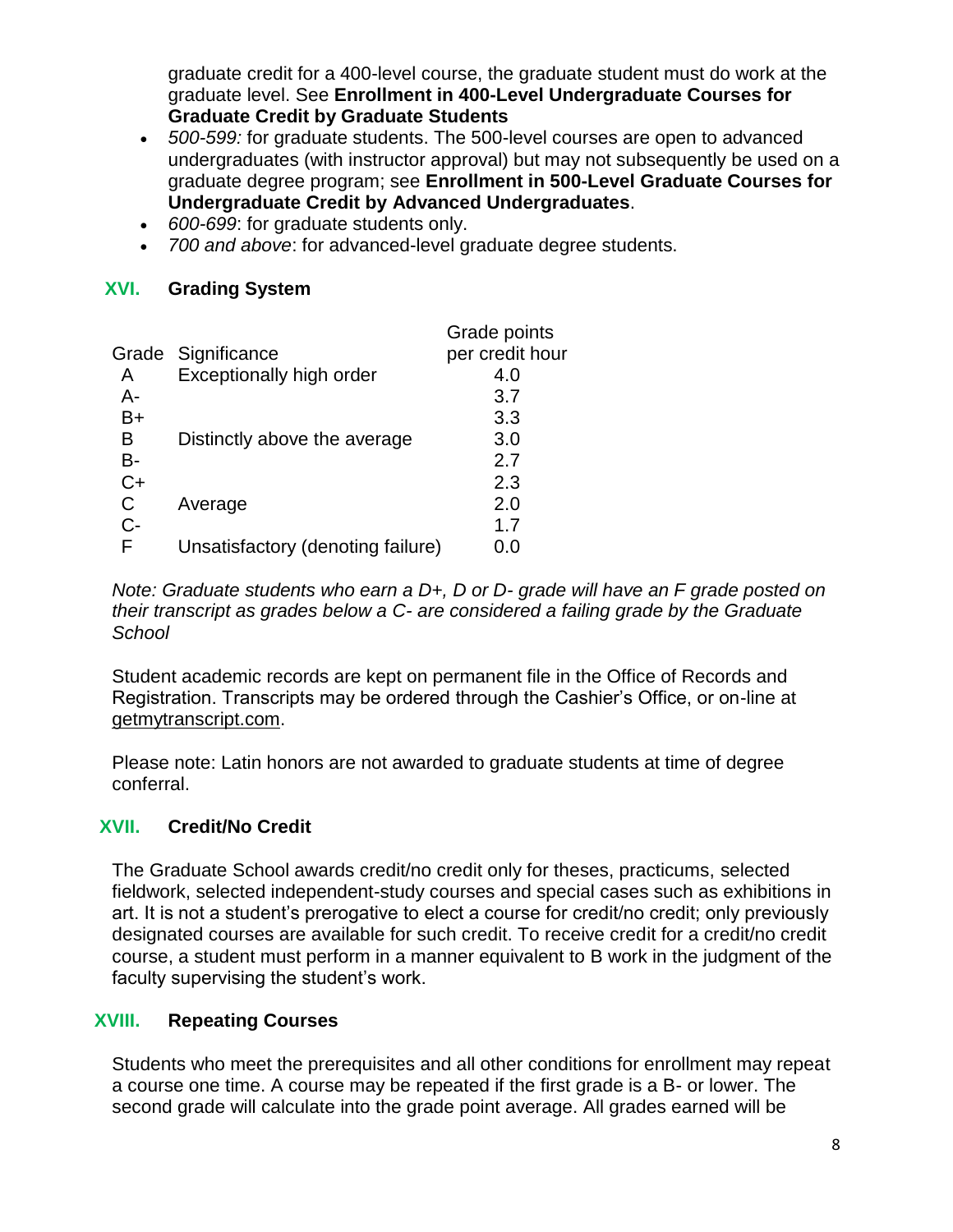retained on the student's permanent record (aka academic transcript), with repeats indicated. Courses that are dropped or from which a student has withdrawn are not counted as attempted repeats for the purpose of this policy. Credit and grade point calculations for repeated courses are determined by the following rules:

## a. **Credit Earned:**

- i. Unless otherwise noted in the course description, credit for any repeated course (including all attempts at EMU and transfer credit granted) will apply only once toward all degree requirements.
- ii. The rules below do not apply to courses (such as Independent Studies) that can be taken for credit more than once. Multiple attempts in such courses are not considered repeats, and all grades received will be used in determining the student's grade point average.
- iii. A student who earned a passing grade in a course will lose the credit if he or she subsequently retakes the course and receives an F. If a student receives an Incomplete in the final attempt of a repeated course, the most recent earlier grade is the grade of record until the course work is completed and the I is replaced by the new grade earned.

## b. **Repeated Courses and Grade Point Average (GPA):**

- i. Courses that are dropped or from which a student has withdrawn are not counted as attempts for purposes of this policy.
- ii. A course may be repeated once and only the last grade received will be used in determining the student's grade point average. As stated above, all course attempts with repeats indicated will remain on the permanent record (aka academic transcript), even if not used to determine the grade point average.

## **XIX. I (Incomplete) Grades**

An I grade may be awarded at the discretion of the instructor when illness or other unavoidable extenuating circumstances prevent completion of a course, provided that academic performance for the completed portion of the course (50% or more) merits a grade of B or better. The instructor will provide the student and the department head with a rationale for the I grade, will specify the work required to remove the incomplete, and will specify the time by which the work must be completed.

Unless an extension is granted, an "I" grade must be removed within 12 months. The actual amount of time is determined by the instructor of the course. A request to extend the 12-month limit may be made only under unusual circumstances and upon the written recommendation of the instructor, department head/school director and academic dean. Final approval of the extension rests with the Office of the Provost. The initiative for conversion of an I to a letter grade rests with the student. No extensions will be granted after three years, or the conferral of a degree, whichever is first. At such time, the I grade becomes a permanent part of the student's academic record and will show on the student's transcript.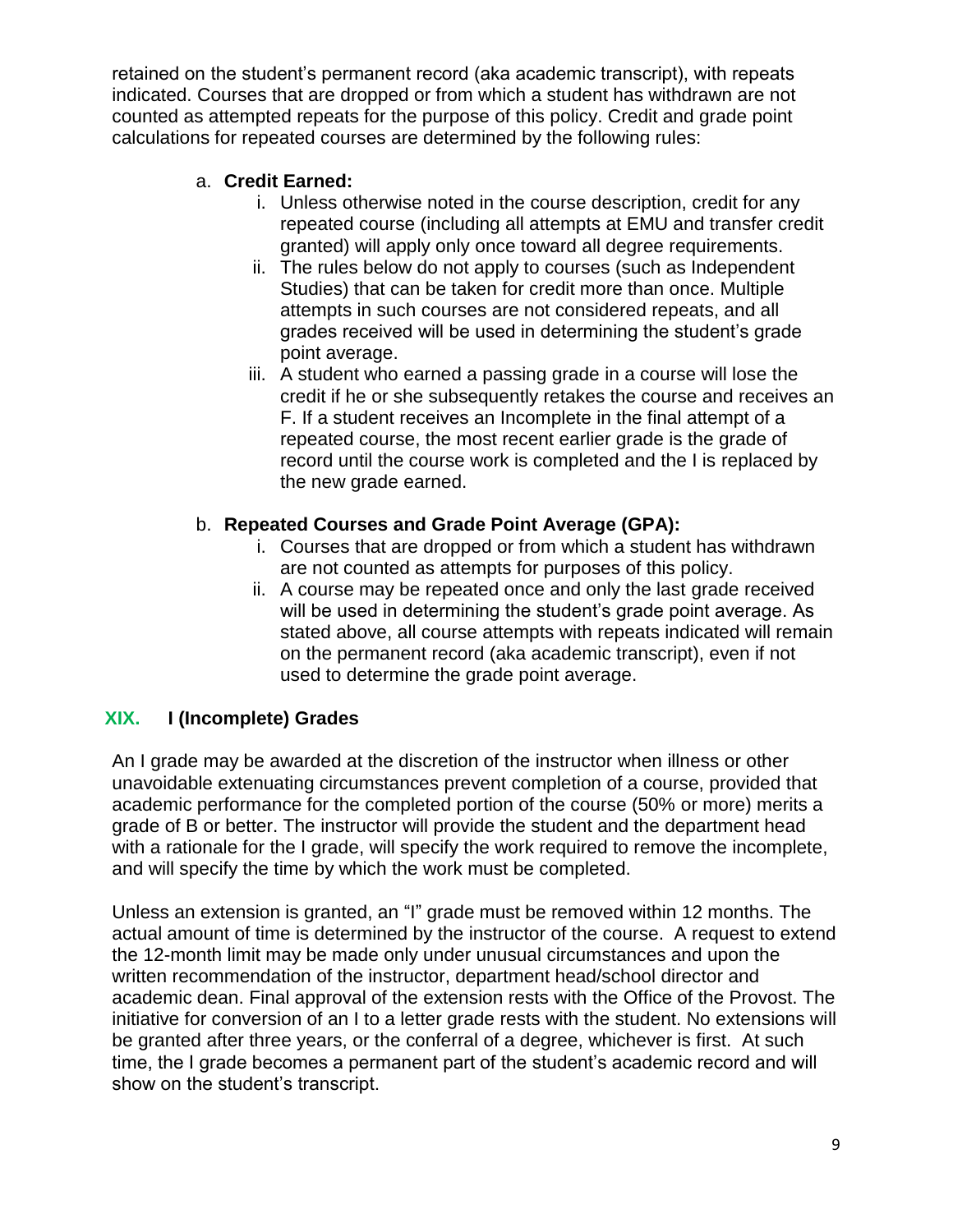Incompletes received in courses with "thesis", "dissertation", "research" or "internship" in the title are not governed by the 12-month limitation regulations. These courses must, however, be completed within the Time Limitations requirements governing the applicable degree. See Time Limitations requirements below.

# **XX. Grade Changes**

When a letter grade (excluding "I" for incomplete grade or "IP" for in progress grade) is posted to a student's permanent record (aka academic transcript), it will be considered final unless an error was made in assigning the grade. Permitting a student to submit missing work or extra credit to improve a grade after the grade has been posted is not acceptable.

If an instructor error is identified, the instructor must file a grade change form, explaining the error. This form requires the approval of the department head. The appropriate dean will also review and approve grade changes to ensure consistency with academic policies. All changes in letter grades (except from an "I" or "IP" grade) will require the signature of the dean of the college. The grade change will then be submitted to, and processed by, personnel in the Office of Records and Registration.

It is the responsibility of the student to call the instructor's attention to a possible grading error in a timely manner, but not more than 12 months after the questionable grade is posted.

Three years following the close of any term of enrollment, or at the time of the student's graduation (whichever is first), the student's transcript will be considered to be the final indisputable record of academic achievement. Specifically, at the end of three years, grades are considered final, and no changes will be made to transcripts (e.g., no term or individual withdrawals, no grade omissions, no recalculated grades based on mathematical or clerical error, no incomplete removals). The rule does not apply to graduate courses with the words "research", "internship", "thesis" or "dissertation" in the title. These courses must, however, be completed within the Time Limitations requirements governing the applicable degree. See Time Limitations requirements below.

## **XXI. Academic Load**

Eight hours of graduate credit for the semester is the standard full-time load. International students enrolled in less than eight credit hours should contact the Office of International Students.

Graduate students may not enroll in more than 15 hours for any semester without prior permission from the Office of Records and Registration. Support of the faculty adviser/program coordinator is required for consideration. If students seeking professional teaching certificates or additional endorsements need to take more than the maximum allowable number of credit hours, they may do so by contacting the Office of Records and Registration, 303 Pierce Hall. Support of the faculty adviser/program coordinator is required for consideration for these students, as well.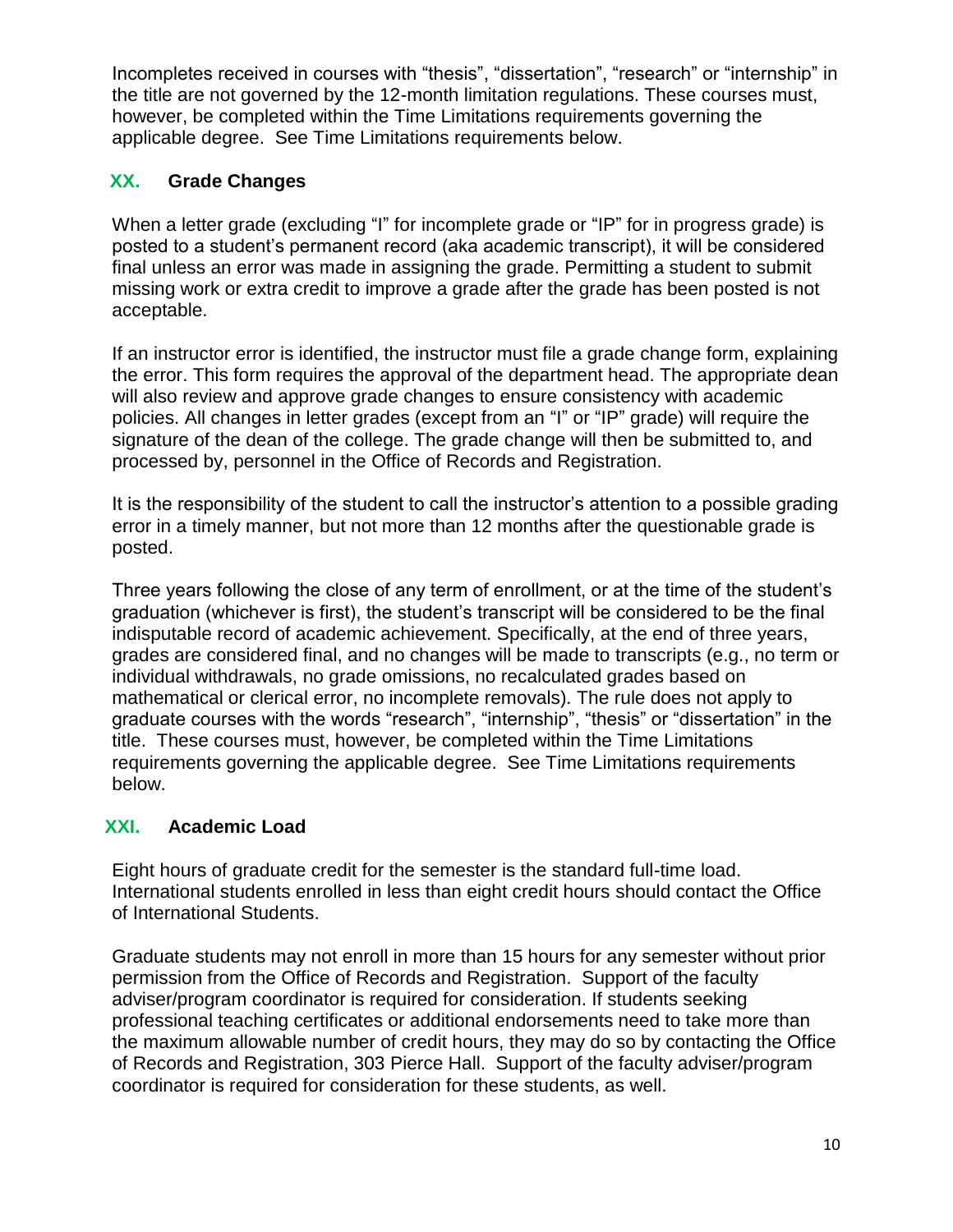By federal regulation, students must be enrolled in four hours per semester to be considered half-time. For Title IV programs, veterans' benefits, and loan deferments, the following requirements must be met:

- Maximum load: 15 hours per semester
- Full-time load: Minimum of 8 hours per semester
- Half-time load: 4-7 hours per semester

## **XXII. Full-time Status During Low Enrollment**

Doctoral students who have completed ALL academic coursework (excluding comprehensive exam, dissertation and/or internship), but who continue to work toward completion of those requirements may be considered full-time during periods of registration in those courses. After such registrations are no longer needed to satisfy program requirements, a doctoral student may enroll in a *Continuous Enrollment* (767) course and be considered a full-time student. A FINAL program of study must be on file to verify eligibility and a formal request is required.

This opportunity for full-time status does not apply if other courses on the program of study are not completed, or during terms in which registration in other courses exists (including, but not limited to, independent study).

Enrollment in the *Continuous Enrollment* (767) course will not apply toward degree completion, nor will there be assignments or a grade.

Full-time status will assist in several ways, including:

- a. enabling access to University services such as the library as thesis/dissertation or final projects are being completed;
- b. delaying loan repayment while completing thesis, dissertation, or final project;
- c. providing liability coverage during internship or field placement.

Some graduate programs, such as the doctoral program in Educational Leadership, may require continuous enrollment. Students may repeat enrollment as often as needed.

#### **XXIII. Transfer of Credit to Degree Programs (update with effective date of 5/1/15)**

Graduate credit may be accepted from other accredited institutions to be used on a graduate degree program at EMU. Acceptable transfer credit(s) will be determined by the department, subject to the approval of the department head and the Office of Records and Registration.

Transfer credit must:

- a) be applicable to the EMU degree program;
- b) have a grade of B or higher (grades of "pass," "satisfactory," or "credit" cannot be transferred unless noted on the transcript key as equivalent to a B or better grade);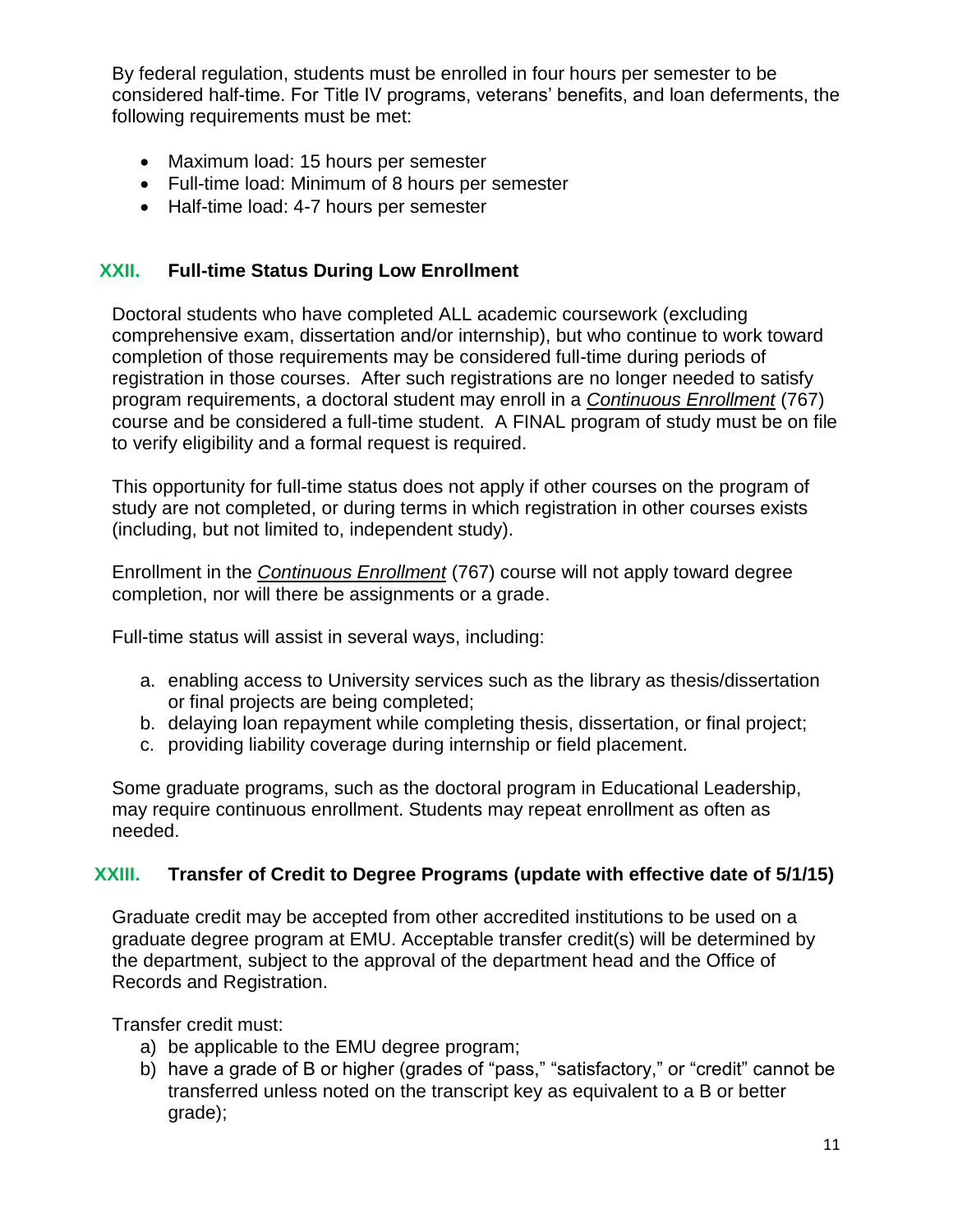- c) not be out-of-date per the degree time limitation (see above);
- d) be recommended by the adviser and approved by Office of Records and Registration;
- e) be documented as graduate credit on an official graduate transcript from an accredited institution.

Some departments have a more restrictive transfer-credit policy; refer to program information in the graduate catalog for details.

Transfer credit(s) must be evaluated prior to the graduation degree audit. Official transcripts for courses planned to be transferred to Eastern Michigan University should be on file in the Office of Records and Registration at least one month prior to the end of the semester in which the student plans to graduate. Such credits are recorded on the student's record at the time of approval, even if the course is not ultimately used on the program of study.

Transfer credit request forms are available in the Office of Records and Registration or on their website. Approval of the Program Coordinator is required before submitting to the Office of Records and Registration.

# **XXIV. Residency Requirement (update with effective date of 5/1/15)**

Regardless of the number of credit hours required for the receipt of an EMU graduate award/degree (12 hours minimum for a graduate certificate, 30 hours minimum for master's degree, 32 hours beyond the master's degree for a specialist degree, 90 hours beyond the baccalaureate degree for doctoral students), a graduate student at EMU must take a minimum number of credit hours in the active EMU degree program to receive an EMU graduate degree.

For master's/specialist degree programs of 36 or fewer hours, at least 24 new graduate hours after the last degree earned must be earned at EMU. The remaining program requirement hours may be met through transfer, use of prior degree credit (EMU or elsewhere) or additional new EMU credits.

For master's/specialist degree programs of 37 or more hours, at least 30 new graduate hours after the last degree earned must be earned at EMU. Minimum degree hours must still be met for graduation.

For graduate certificate programs, at least 9 graduate hours after the last degree earned must be earned at EMU.

Credits earned during completion of a graduate certificate may be applied to a master's or specialist degree if in the same field of study, with the approval of the academic department, and be included in the residency hours above.

Graduate degrees earned at EMU or another accredited institution may be applied (in part or in total) to a student's doctoral program of study at the discretion of the student's doctoral program advisor.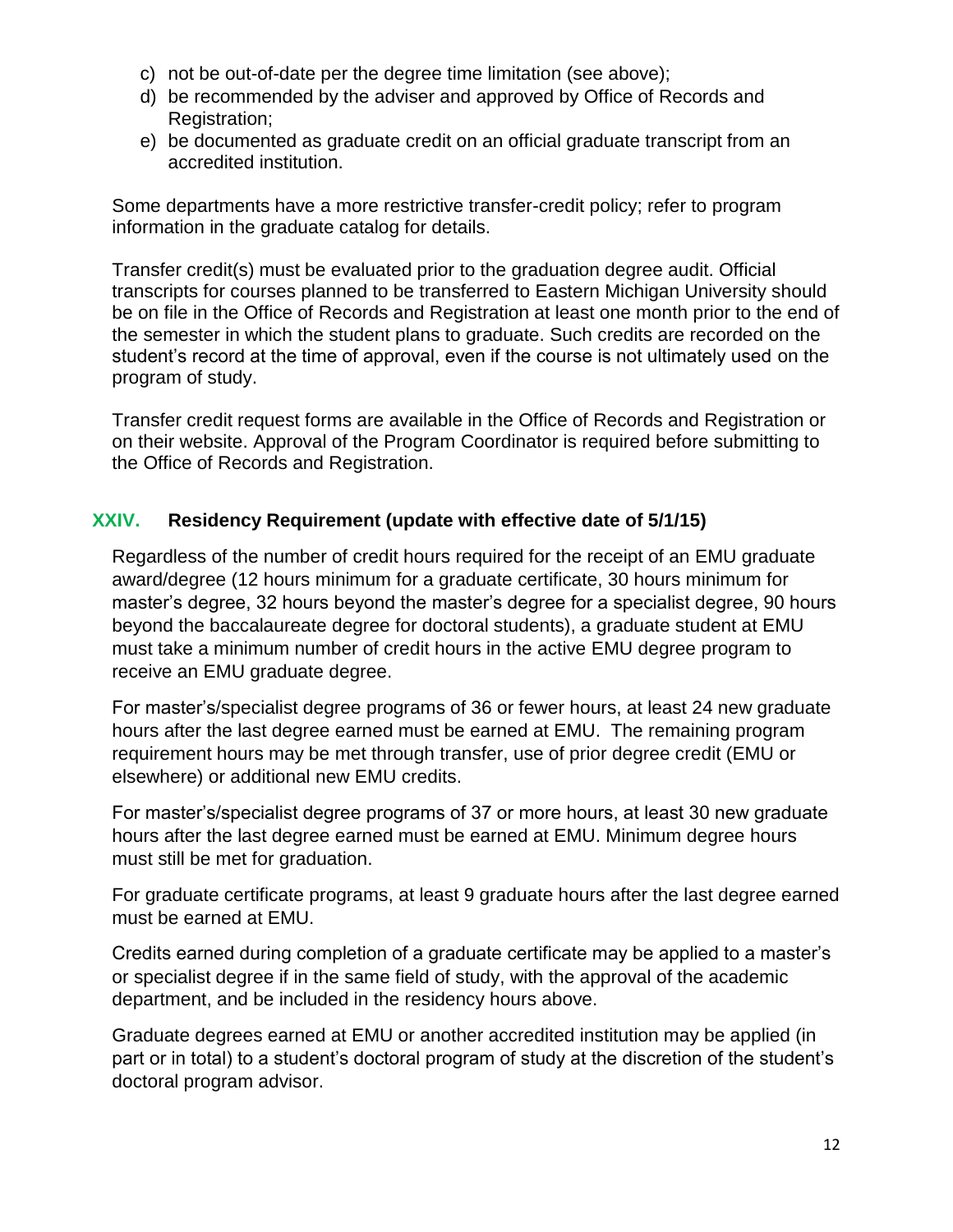#### **XXV. Time Limitations**

Students have seven years to complete the requirements for the doctoral degree from the date of first enrollment in the doctoral program at EMU (see the section on doctoral programs). Specialist's degree requirements must be completed within six years of degree admission if entering with a master's degree or eight years if entering with a bachelor's degree. Master's degree requirements must be completed within six years of first enrollment in the master's degree program. Graduate certificate requirements must be completed within three years of first enrollment in a course applicable to the certificate.

Regardless of time limitations above, no student will be allowed to graduate using any coursework older than 10 years, whether it be taken at EMU or at another institution.

#### **XXVI. Academic Probation and Dismissal**

Students are placed on academic probation at the end of any semester in which their cumulative EMU grade point average in courses taken for graduate credit is below 3.0. Students must complete six graduate hours at EMU before being subject to academic probation. Students are notified via my.emich email each semester of their status, and enrollment is permitted only on a semester-by-semester basis until the probation is removed. Students placed on academic probation are encouraged to contact their program adviser for assistance in determining how to return to good academic standing.

Probationary students who do not return to good standing by the end of the next three semesters of enrollment are dismissed from the University and are so notified via my.emich email.

Individual departments may specify additional grounds for dismissal. Students who are dismissed from an individual program while in good academic standing may still be eligible for another graduate program at EMU.

#### **XXVII. Process for Requesting Reinstatement after Dismissal**

After dismissal, students may request reinstatement by submitting a Request for Reinstatement packet to the Office of Records and Registration. Deadline for submission of request will be included in the notice of dismissal. This request packet should include a personal letter which states the cause(s) of the student's academic problems, changes in the student's situation that may rectify those problems and a proposed plan of action to ensure success in graduate studies. Documentation which supports the circumstances described will be required. Dismissed students whose cumulative GPA is less than 2.0 are automatically denied reinstatement. After the deadline for submission of requests for reinstatement has passed, the Office of Records and Registration will initiate the appeals process with the Academic Review Committee.

All reinstatement requests must be in writing, accompanied by documentation. There are no exceptions to this process.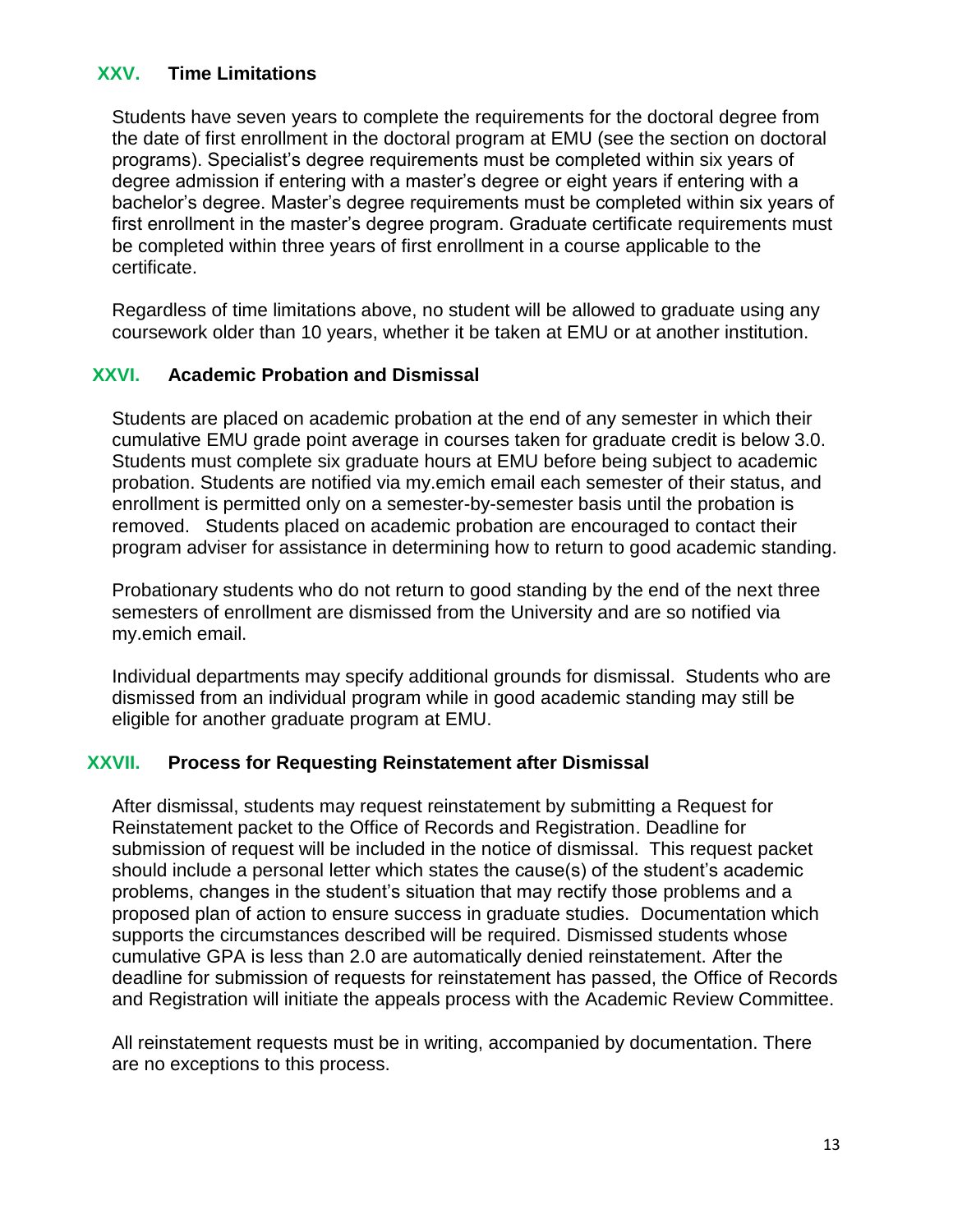All documents become the property of EMU and will not be returned or copied after submission. You should make copies for your personal use before submitting them to the committee.

Personal interviews will not be considered and reinstatement request decisions are final.

Notification of decisions will be sent to your my.emich.edu email account within 14 days of the request submission deadline.

If your request is approved, further action on your part WILL be necessary to finalize your reinstatement. Deadlines will apply so be sure to watch your email for instructions.

# **XXVIII. Final Project**

## **a. Final Project/Experience**

Each graduate program has a different culminating or capstone experience required for graduation. Some require a thesis or dissertation; others require a special project or internship; others require students to pass a final exam. Your graduate adviser will explain what you need to do to finish your program. See the Graduate School website for the Thesis and Dissertation Manuals, all forms, and information about research and human subject approval.

Students who choose to change their final culminating experience (e.g. thesis to research, research to project) will need to register for courses associated with the new experience. Prior registrations associated with the previous experience chosen may not be changed to reflect the new type and any grades already recorded will remain on the student's transcript.

# **b. Graduate Research Fair**

Once nearing completion of a culminating or capstone experience, students are highly encouraged to share outcomes or findings with others on campus. The Graduate School and the Division of Academic and Student Affairs annually sponsor a Graduate Research Fair to highlight student work. Many students use this forum to practice their oral or poster presentation skills before presenting at local, state or national conferences. It's very exciting to see the variety and breadth of work completed by EMU graduate students. Nomination forms to participate in the event are required. All students graduating in are encouraged to share their research.

# **XXIX. Graduation**

## **a. Graduation Requirements**

It is the student's responsibility to see that all requirements for graduation have been met. Candidates for graduation must submit an application through their my.emich account, on or before the deadlines listed in the Student Guide each semester.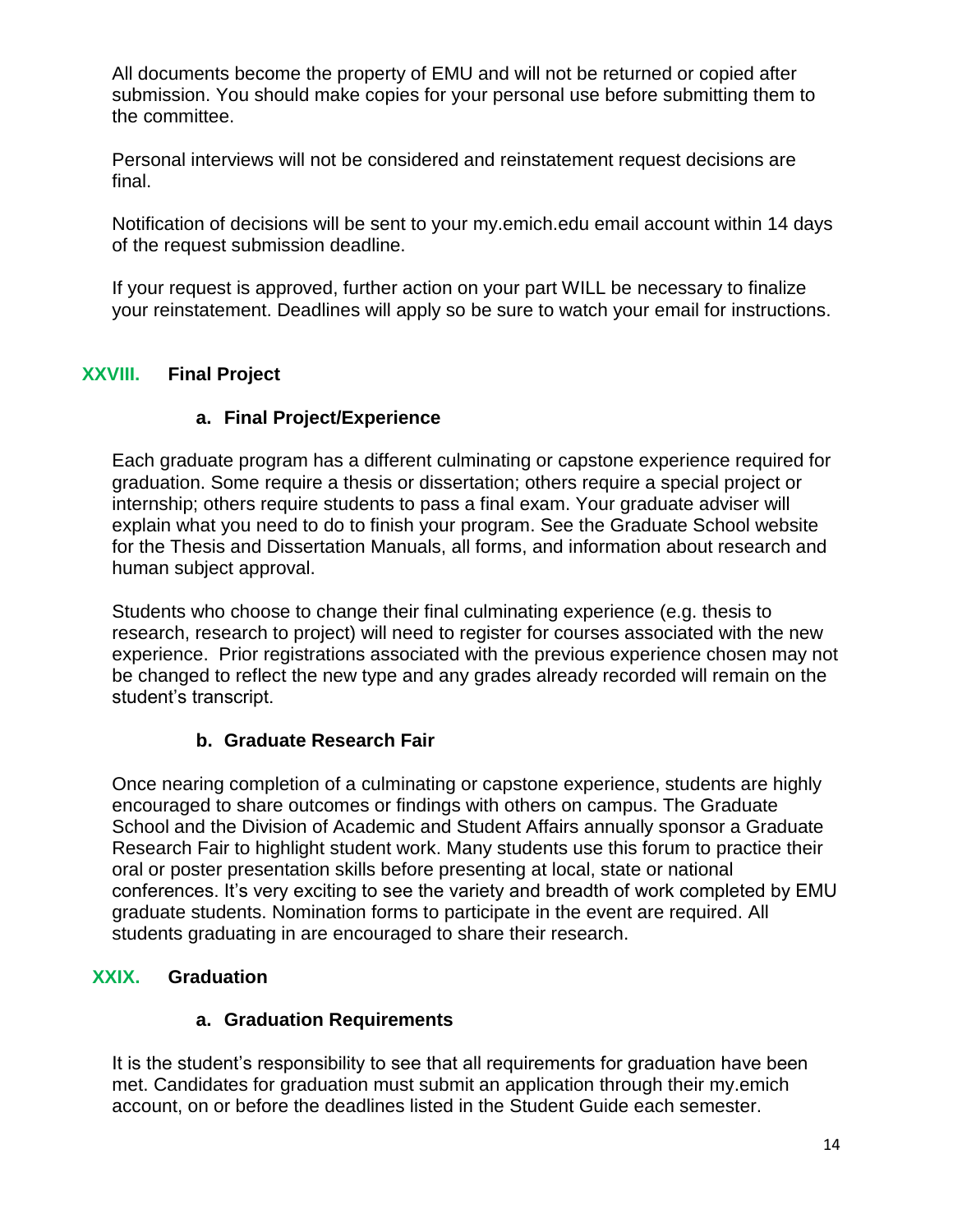Deadlines are generally within the first two weeks of the semester. A non-refundable fee is due with the application and is automatically charged to the student's account. Students who apply for graduation but fail to complete their degree requirements in a timely manner must notify the Office of Records and Registration in writing and submit a new graduation application for a subsequent semester. No additional fee is required; however, previously charged fees are not refunded.

Failure to apply for graduation will result in a delay in graduation date (conferral of the degree).

Students should expect to receive their degree-verification letter within three to four weeks after the close of the semester in which their degree is conferred. Diplomas and a student-issued transcript are mailed approximately eight weeks after the close of the semester in which the degree is conferred.

Students must maintain a 3.0 cumulative GPA in all graduate-level courses taken at EMU, and in their program of study, to remain in good academic standing and be eligible for graduation. Students do not need to be registered for classes during the semester of graduation.

# **b. Graduation Fee**

A non-refundable graduation fee of \$100 is charged to each student applying for a degree or a graduate or advanced graduate certificate.

Graduation fees for teaching certificates are set by the undergraduate division and appear in the Undergraduate Catalog.

## **c. Commencement**

Information about commencement, including tickets, regalia and procedures are published on the EMU website at emich.edu/commencement. Information is updated before each ceremony.

If course work is being finished during the summer semester (i.e. August graduation), the student's name will appear in the December commencement program and the student may return to participate in that event.

## **XXX. Continuation of coursework**

Done with one graduate program, on to another one? Many EMU graduate students return to complete a second master's degree, a graduate certificate program, a specialist degree program or a doctoral program. Once a degree is conferred, the student status becomes inactive. A new admissions application, another fee, a new personal statement and any other admission materials the new program may require must be submitted to the Office of Admissions. Once an application has been reviewed by the new department and has been processed by the Office of Admissions, the student status will be reactivated and course registration begins the cycle anew.